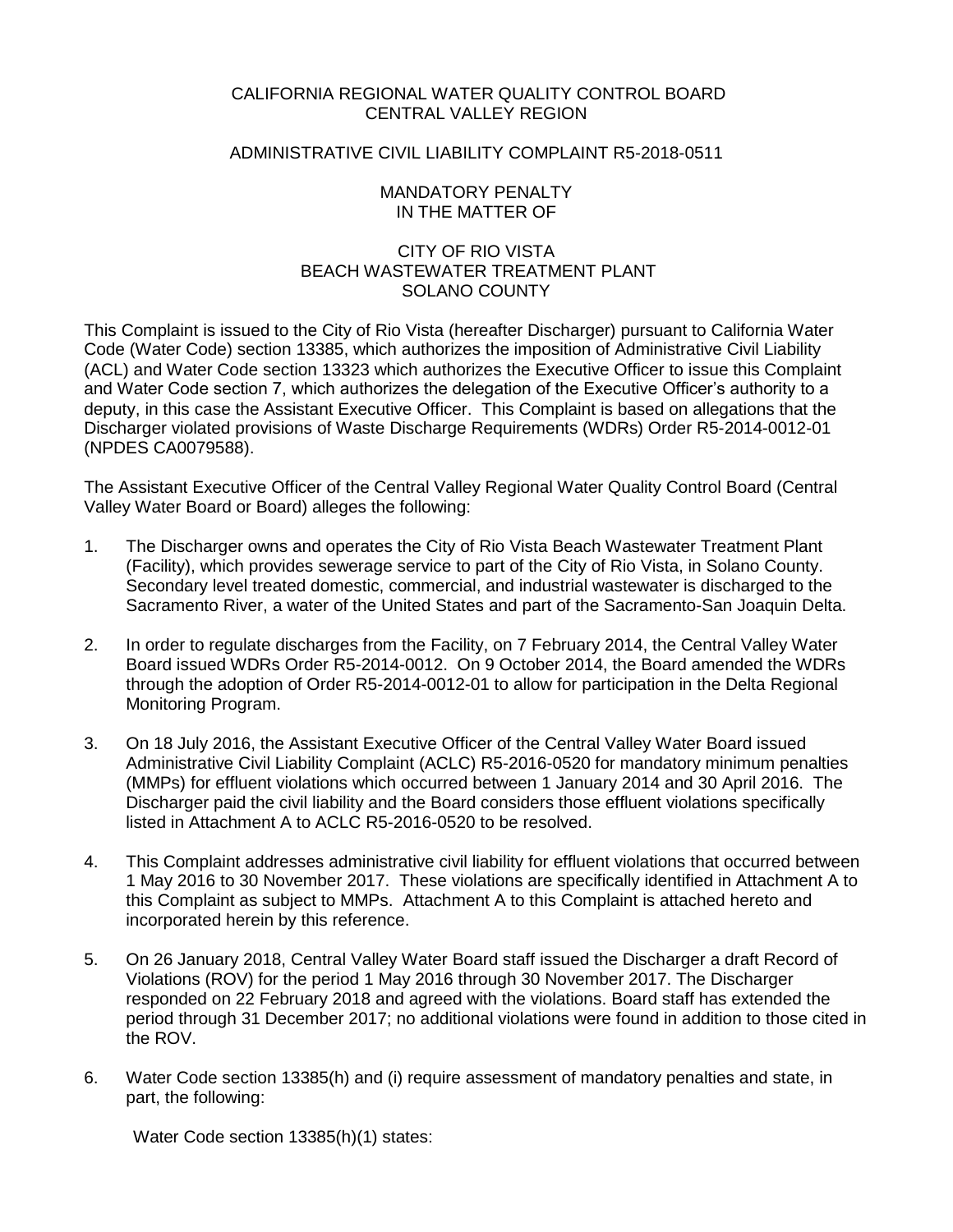Notwithstanding any other provision of this division, and except as provided in subdivisions (j), (k), and (l), a mandatory minimum penalty of three thousand dollars (\$3,000) shall be assessed for each serious violation.

Water Code section 13385 (h)(2) states:

For the purposes of this section, a "serious violation" means any waste discharge that violates the effluent limitations contained in the applicable waste discharge requirements for a Group II pollutant, as specified in Appendix A to Section 123.45 of Title 40 of the Code of Federal Regulations, by 20 percent or more or for a Group I pollutant, as specified in Appendix A to Section 123.45 of Title 40 of the Code of Federal Regulations, by 40 percent or more.

Water Code section 13385 subdivision (i)(1) states, in part:

Notwithstanding any other provision of this division, and except as provided in subdivisions (j), (k), and (l), a mandatory minimum penalty of three thousand dollars (\$3,000) shall be assessed for each violation whenever the person does any of the following four or more times in any period of six consecutive months, except that the requirement to assess the mandatory minimum penalty shall not be applicable to the first three violations:

- (A) Violates a waste discharge requirement effluent limitation.
- (B) Fails to file a report pursuant to Section 13260.
- (C) Files an incomplete report pursuant to Section 13260.
- (D) Violates a toxicity effluent limitation contained in the applicable waste discharge requirements where the waste discharge requirements do not contain pollutant-specific effluent limitations for toxic pollutants.
- 7. Water Code section 13323 states, in part:

Any executive officer of a regional board may issue a complaint to any person on whom administrative civil liability may be imposed pursuant to this article. The complaint shall allege the act or failure to act that constitutes a violation of law, the provision authorizing civil liability to be imposed pursuant to this article, and the proposed civil liability.

- 8. WDRs Order R5-2014-0012-01 Effluent Limitations IV.A.1.f., include, in part, the following effluent limitations:
	- f. **Total Coliform Organisms.** Effluent total coliform organisms shall not exceed:
		- i. 23 most probable number (MPN) per 100 mL, as a 7-day median; and ii. 240 MPN/100 mL, more than once in any 30-day period.
- 9. According to the Discharger's self-monitoring reports, the Discharger committed four (4) nonserious violations of the above effluent limitations contained in WDRs Order R5-2014-0012-01 as shown in Attachment A. Three (3) of the non-serious violations fall within the first three violations in a 180-day period, thus is not subject to mandatory minimum penalties (MMPs). Only one (1) non-serious violation is subject to MMPs under Water Code section 13385 subdivision (i)(1) because this violation was preceded by three or more effluent limit violations within a 180-day period. The mandatory minimum penalty for the non-serious violation is **three thousand dollars (\$3,000)**.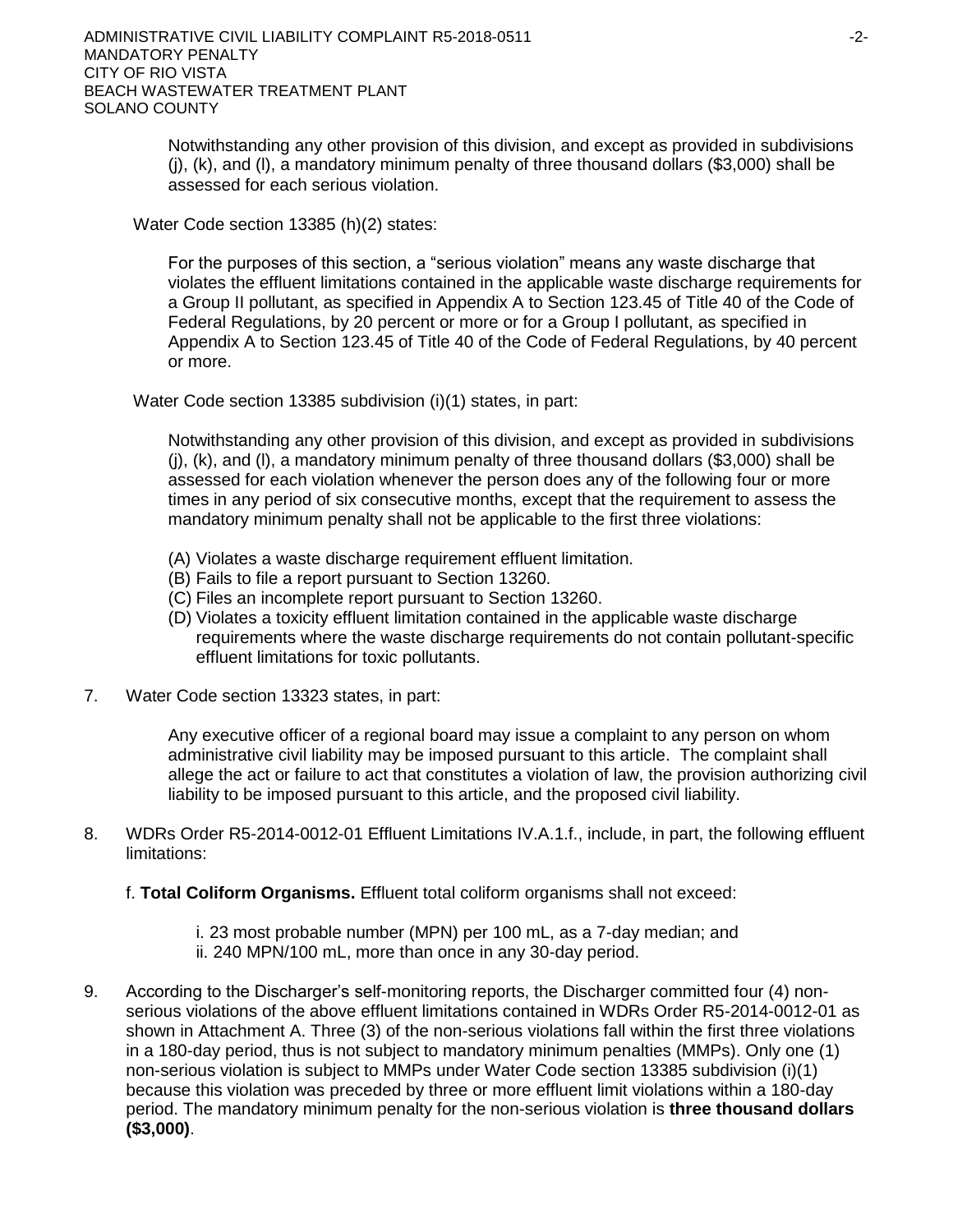- 10. The total amount of the mandatory penalties assessed for the alleged effluent violations is **three thousand dollars (\$3,000)**.As stated herein, a detailed list of the alleged effluent violations is included in Attachment A. This Complaint addresses administrative civil liability for violations that are specifically identified in Attachment A as subject to mandatory minimum penalties.
- 11. On 21 December 2015, the Executive Officer designated Andrew Altevogt, Assistant Executive Officer, as the Lead Prosecution Officer for all enforcement matters originating in the Central Valley Region. The 21 December 2015 Delegation of Authority also authorizes Andrew Altevogt to issue Administrative Civil Liability Complaints.
- 12. Issuance of this Administrative Civil Liability Complaint to enforce Water Code Division 7, Chapter 5.5 is exempt from the provisions of the California Environmental Quality Act (Pub. Resources Code section 21000 et seq.), in accordance with California Code of Regulations, title 14, section 15321(a)(2).

# **THE CITY OF RIO VISTA IS HEREBY GIVEN NOTICE THAT:**

- 1. The Assistant Executive Officer of the Central Valley Water Board proposes that the Discharger be assessed an administrative civil liability in the amount of **three thousand dollars (\$3,000)**.
- 2. A hearing on this matter will be held at the Central Valley Water Board meeting scheduled for **31 May 2018/ 1 June 2018**, unless the Discharger does one of the following by **29 March 2018**:
	- a) Waives the hearing by completing the attached form (checking off the box next to Option 1) and returning it to the Central Valley Water Board. In addition, submits payment for the proposed civil liability of **three thousand dollars (\$3,000)** to the State Water Board, with a copy of the check to the Central Valley Water Board; or
	- b) Requests to engage in settlement discussions by checking the box next to Option 2 on the attached form, and returning it to the Board along with a letter describing the issues to be discussed. The Central Valley Water Board must agree to the postponement; or
	- c) Requests to delay the hearing by checking off the box next to Option 3 on the attached form, and returning it to the Board along with a letter describing the proposed length of delay and the issues to be discussed. The Central Valley Water Board must agree to the postponement.
- 3. If a hearing on this matter is held, the Central Valley Water Board will consider whether to affirm, reject, or modify the proposed administrative civil liability, or whether to refer the matter to the Attorney General for recovery of judicial civil liability.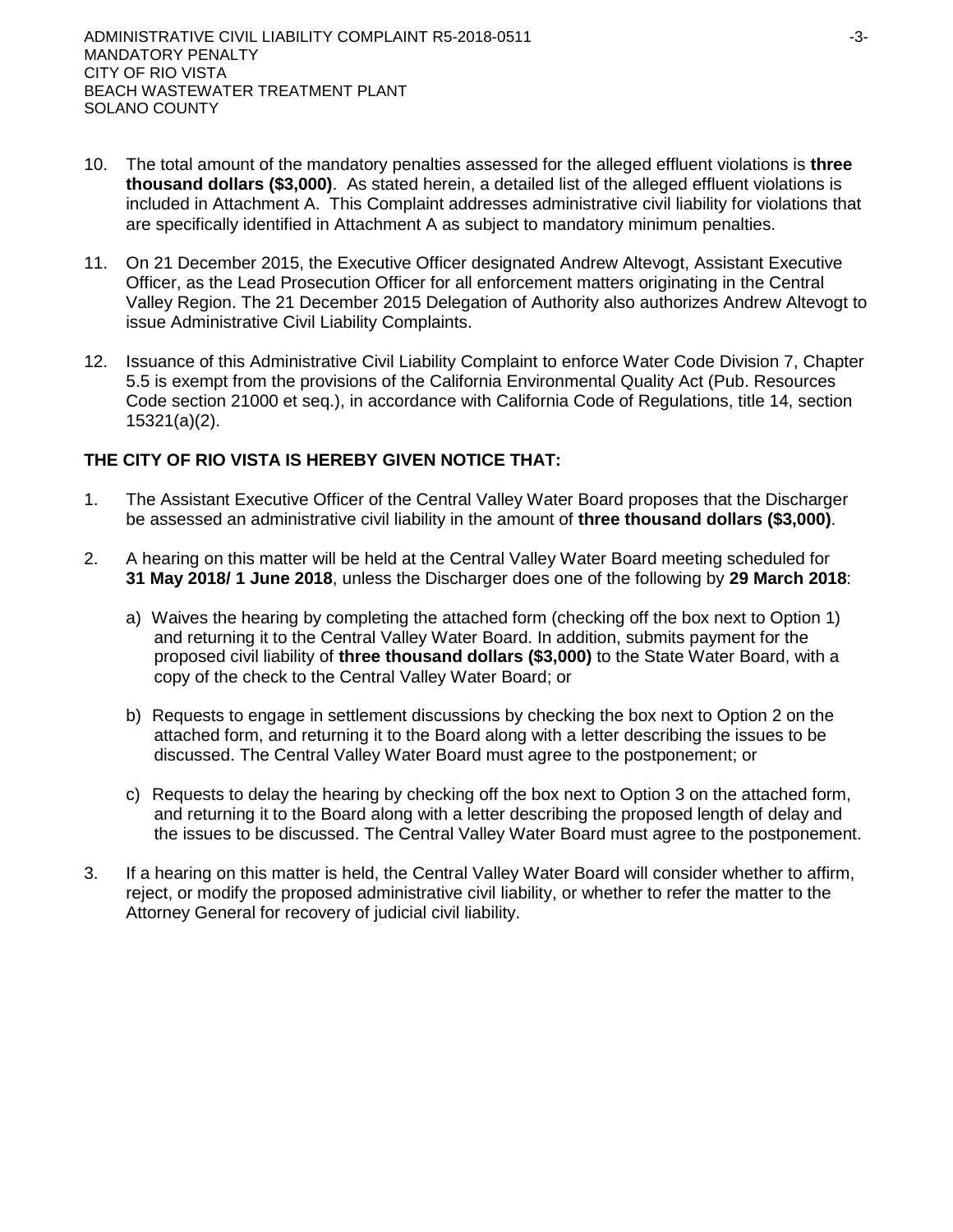ADMINISTRATIVE CIVIL LIABILITY COMPLAINT R5-2018-0511 4-4-MANDATORY PENALTY CITY OF RIO VISTA BEACH WASTEWATER TREATMENT PLANT SOLANO COUNTY

4. If this matter proceeds to hearing, the Assistant Executive Officer reserves the right to amend the proposed amount of civil liability to conform to the evidence presented, including but not limited to, increasing the proposed amount to account for the costs of enforcement (including staff, legal and expert witness costs) incurred after the date of the issuance of this Complaint through completion of the hearing.

*Original signed by*

ANDREW ALTEVOGT, Assistant Executive Officer

5 March 2018 DATE

Attachment A: Record of Violations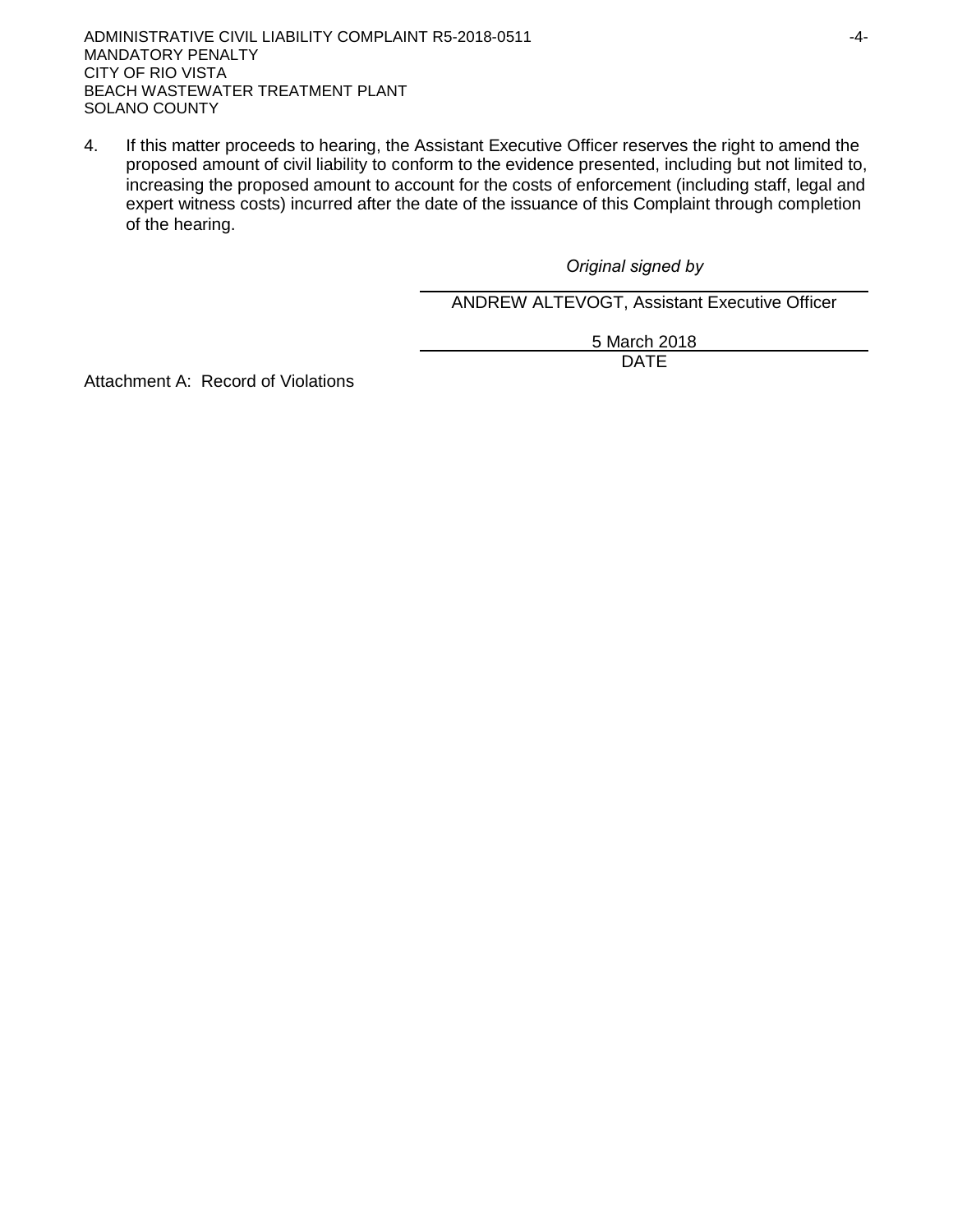# **WAIVER FORM FOR ADMINISTRATIVE CIVIL LIABILITY COMPLAINT**

By signing this waiver, I affirm and acknowledge the following:

I am duly authorized to represent the City of Rio Vista (hereafter Discharger) in connection with Administrative Civil Liability Complaint R5-2018-0511 (hereafter Complaint). I am informed that California Water Code section 13323, subdivision (b), states that, "a hearing before the regional board shall be conducted within 90 days after the party has been served. The person who has been issued a complaint may waive the right to a hearing."

#### **□** *(OPTION 1: Check here if the Discharger waives the hearing requirement and will pay in full.)*

- a. I hereby waive any right the Discharger may have to a hearing before the Central Valley Water Board.
- b. I certify that the Discharger will remit payment for the proposed civil liability in the full amount of **three thousand dollars (\$3,000)** by check that references "ACL Complaint R5-2018-0511" made payable to the *State Water Pollution Cleanup and Abatement Account*. Payment must be received by the State Water Resources Control Board, Accounting Office, Attn: ACL Payment at PO Box 1888, Sacramento, California, 95812-1888 by **29 March 2018**. The waiver and a copy of the check must be submitted to the Central Valley Water Board, Attn: Howard Hold, at 11020 Sun Center Drive #200, Rancho Cordova, California, 95670 by **29 March 2018**.
- c. I understand the payment of the above amount constitutes a proposed settlement of the Complaint, and that any settlement will not become final until after a 30-day public notice and comment period. Should the Central Valley Water Board receive significant new information or comments during this comment period, the Central Valley Water Board's Assistant Executive Officer may withdraw the complaint, return payment, and issue a new complaint. I also understand that approval of the settlement will result in the Discharger having waived the right to contest the allegations in the Complaint and the imposition of civil liability.
- d. I understand that payment of the above amount is not a substitute for compliance with applicable laws and that continuing violations of the type alleged in the Complaint may subject the Discharger to further enforcement, including additional civil liability.

**□** *(OPTION 2: Check here if the Discharger waives the 90-day hearing requirement in order to engage in settlement discussions***.)** I hereby waive any right the Discharger may have to a hearing before the Central Valley Water Board within 90 days after service of the complaint, but I reserve the ability to request a hearing in the future. I certify that the Discharger will promptly engage the Central Valley Water Board Prosecution Team in settlement discussions to attempt to resolve the outstanding violation(s). By checking this box, the Discharger requests that the Central Valley Water Board delay the hearing so that the Discharger and the Prosecution Team can discuss settlement. It remains within the discretion of the Central Valley Water Board to agree to delay the hearing. Any proposed settlement is subject to the conditions described above under "Option 1."

**□** *(OPTION 3: Check here if the Discharger waives the 90-day hearing requirement in order to extend the hearing date and/or hearing deadlines. Attach a separate sheet with the amount of additional time requested and the rationale.)* I hereby waive any right the Discharger may have to a hearing before the Central Valley Water Board within 90 days after service of the complaint. By checking this box, the Discharger requests that the Central Valley Water Board delay the hearing and/or hearing deadlines so that the Discharger may have additional time to prepare for the hearing. It remains within the discretion of the Central Valley Water Board to approve the extension.

(Print Name and Title)

(Signature)

(Date)